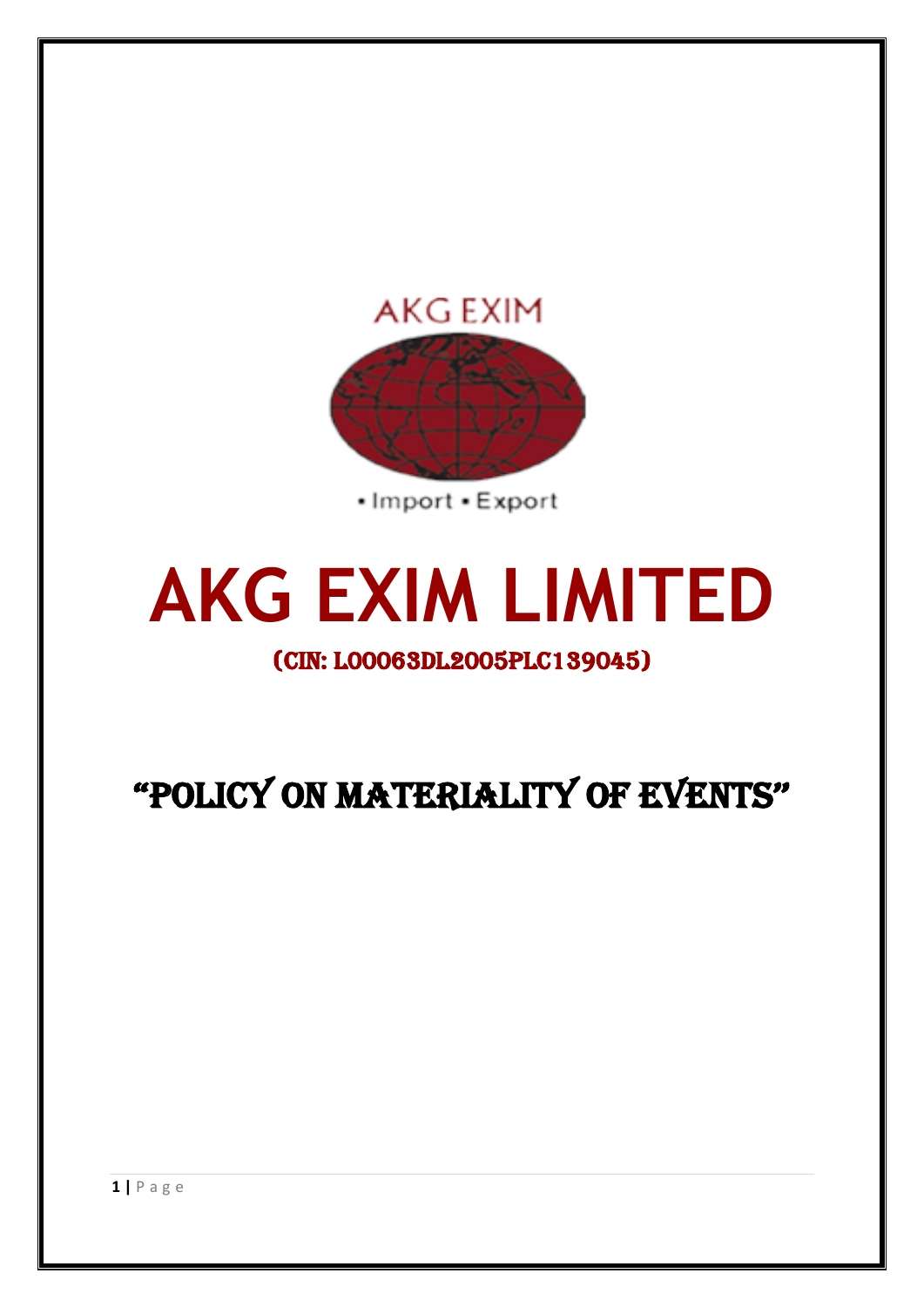## **1. PREAMBLE:**

The policy is framed pursuant to SEBI (Listing Obligation & Disclosure Requirements) Regulations, 2015 ("The regulations").

## **2. OBJECTIVE:**

The Objectives of the Policy are to:

- (i) Enable the investors to make well-informed investment decisions;
- (ii) Take a view on the Materiality of an event that qualifies for disclosure under "the Regulations";
- (iii) To authorize the Key Managerial Personnel to determine the materiality of an event or information and to make appropriate disclosures to the Stock Exchanges.

# **3. DISCLOSURE OF EVENTS/INFORMATION:**

The Company shall disclose to the Stock Exchange information on a continual and regular basis of events and developments on various matters. These may be divided into:

- Prior intimation.
- Mandatory Disclosure of Event.
- Disclosure of Event based on materiality.

## **4. PRIOR INTIMATIONS TO THE STOCK EXCHANGES:**

- (i) The Company shall give prior intimation to the Stock Exchanges about the meeting of the Board of Directors at which meeting any of the following proposals are to be considered at least two working days in advance, excluding the date of the intimation and date of the Meeting:
	- a. Proposal for buy back of securities;
	- b. Proposal for voluntary delisting by the listed entity from the stock exchange(s);
	- c. Fund raising by way of further public offer, rights issue, American Depository Receipts / Global Depository Receipts / Foreign Currency Convertible Bonds, qualified institutions placements, debt issue, preferential issue or any other method and for determination of issue price.
	- d. Intimation shall also be given of any Annual General Meeting or Extra Ordinary General Meeting or postal ballot that is proposed to be held for obtaining a shareholder approval for further fund raising indicating type of issuance;
	- e. Declarations / recommendation of dividend, issue of convertible securities including convertible debentures or of debentures carrying a right to subscribe to equity shares or the passing over of dividend;
	- f. The proposal for declaration of bonus securities only if such proposal is communicated to the Board of Directors of the listed entity as part of the agenda papers. Prior intimation will not be given to the Stock Exchanges if the proposal for declaration of bonus does not form part of the Agenda of the Board Meeting.
- (ii.) The intimation regarding the meeting of the Board of Directors at which the quarterly, half yearly and annual financial results are to be considered shall be given at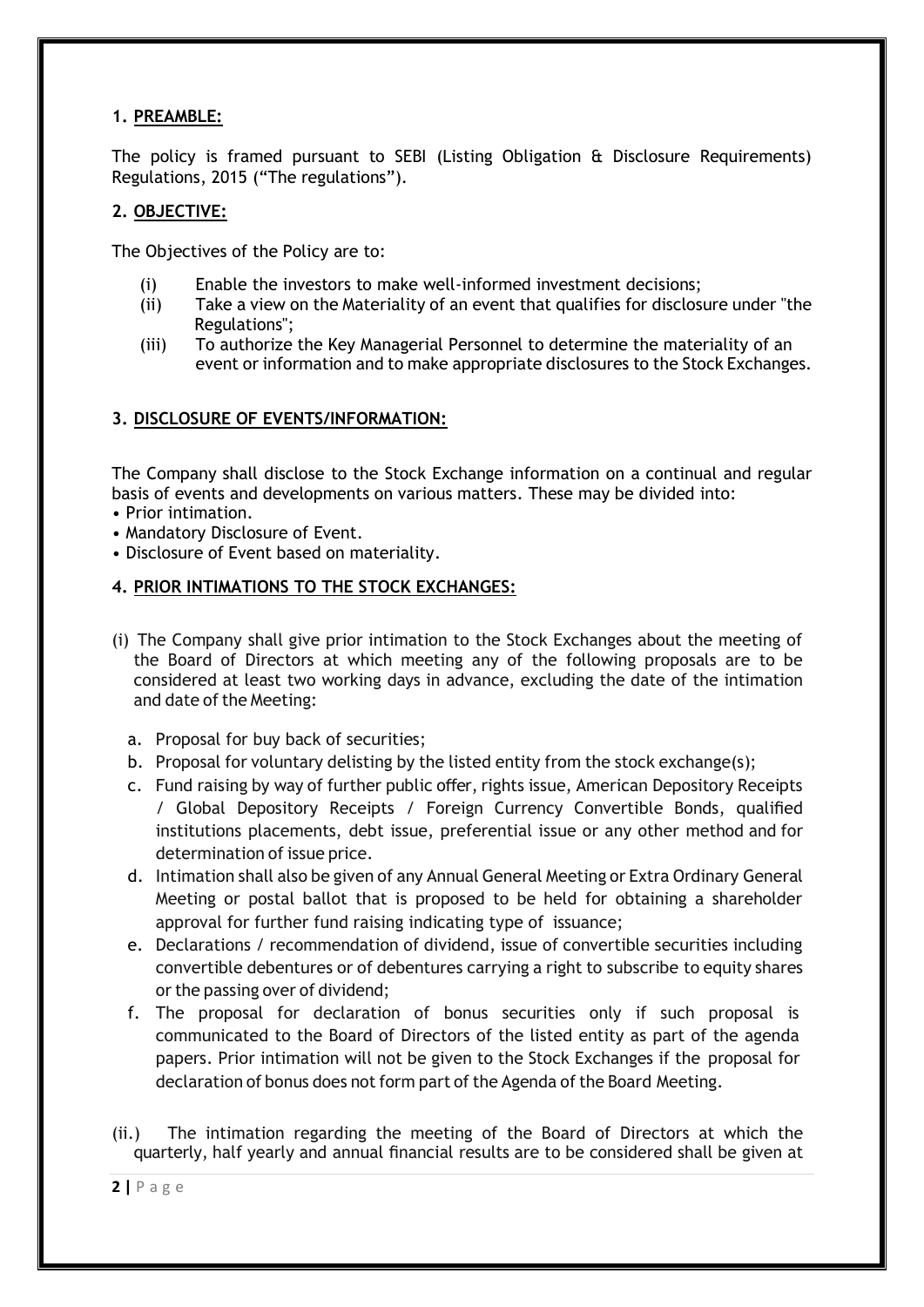least five days in advance excluding the date of the intimation and the date of the meeting of Board of Directors.

- (iii.) The Company shall also give prior intimation to the Stock Exchange(s) at least eleven working days before any of the following proposal is placed before the Board of Directors:
	- a. Any alteration in the form or nature of any of its securities that are listed on the Stock Exchange or in the rights or privileges of the holders thereof;
- b. Any alteration in the date on which, the interest on debentures, or bonds, or the redemption amount of redeemable shares or of debentures or bonds, shall be payable.
- (iv.) The Company shall also give at least seven working days (excluding the date of intimation and the record date) to the Stock Exchanges regarding fixing of the record date/ book closure dates and such other matters as may be required under SEBI (Listing Obligations and Disclosure Requirements) Regulations 2015.

#### **5. DISCLOSURES:**

**i. Mandatory Disclosure of Event:**

 The Company shall promptly notify the Stock Exchanges upon occurrence of the events and developments with respect to matters required to be notified pursuant to the Regulations and in particular in respect of all matters listed in Para A of Part A of Schedule Ill read with Circular No CIR/CFD/CMD/4/2015 dated 9th September 2015 (annexed herewith and collectively marked as per Annexure A as "Event Based Disclosure"), and such other information as may be required to be disclosed to the Stock Exchange from time to time under these Regulations or under any other regulations.

- ii. **Disclosure of Event based on Materiality**  The Company shall make disclosure of events specified in Para B, C and D of Part A of Schedule III read with Circular No CIR/CFD/CMD/4/2015 dated 9th September 2015 (annexed herewith and collectively marked as per Annexure B as "Disclosure of Event based on Materiality') after considering the criteria for determination of materiality of event/information and based on the limits prescribed under this policy.
- iii. In addition to the matters listed in Annexure A above, the Company shall also disclose to the Stock Exchanges any other event / information which would have a material bearing on the operational / financial performance of the Company or otherwise materially impact the Company.
- iv. The Company shall disclose events/ information with respect to its subsidiaries which materially impact the operations/ performance of the Company.
- v. The disclosure shall include material facts of the matter at the time of occurrence of event, subsequent developments if any and upon cessation of the event.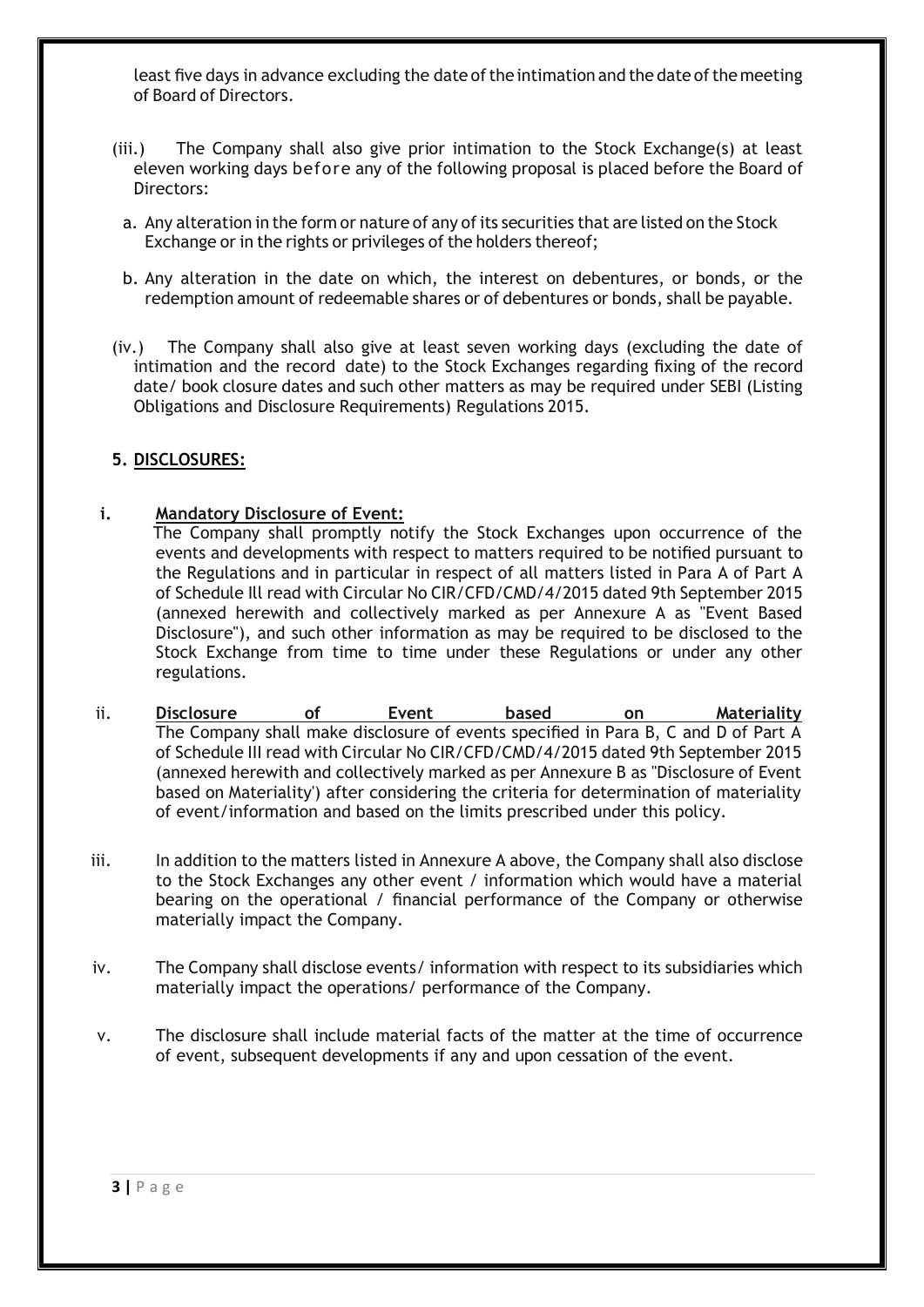## **6. TIMING FOR DISCLOSURES:**

- i. The Company shall ensure that dissemination of information of all events shall be first communicated to all the Stock Exchanges and thereafter to the investors/media:
- a. Financial results;
- b. Dividends and /or cash bonus recommended or declared and the date on which the dividend shall be paid and the passing/ skipping of dividend;
- c. Cancellation of dividend with reasons thereof;
- d. Buyback ofsecurities;
- e. Fund raising proposed to be undertaken;
- f. Increase in capital by issue of bonus shares including the date on which such bonus shares shall be credited/ dispatched;
- g. Reissue of forfeited shares / securities or the issue of shares or securities held in reserve for future issue or the creation in any form or manner of new shares or securities or any other rights or privileges or benefits to subscribe to;
- h. Particulars of any other alteration of capital including calls:
- i. Voluntary delisting from the Stock Exchanges;
- j. Such other information as may be required to be furnished under SEBI (Listing Obligations and Disclosure Requirements) Regulations 2015 or by the Stock Exchange from time to time.
	- ii. All event based information shall be first disclosed to the Stock Exchanges as soon as it occurs and not later than twenty-f o ur hours from the occurrence of the event or
- iii. Information, in case there is a delay in communicating the event/information to the Stock Exchanges, the Company shall also provide explanations for the delay.
- iv. An event / information can be said to have occurred when the Company has become aware of the event / information or as soon as the Company becomes aware of the event / information or as soon as the Key Managerial Personnel has or ought to have reasonably come into possession of the information in the course of the performance of his/her duties.

## **7. CRITERIA FOR DETERMINIG MATERIALITY OF EVENT:**

The Company shall inform the Stock Exchange of events and developments which are price sensitive in nature or which have a bearing on the performance / operations of the Company or could otherwise substantially impact the company.

In applying the materiality test the Board shall take into account the following:

- a. Whether the non-reporting of an event or information would result in the discontinuity or alterations of the event or information already available in public domain:
- b. whether the omission of an event or information is likely to result in a significant market reaction if such event or information became public knowledge at a later d a t e;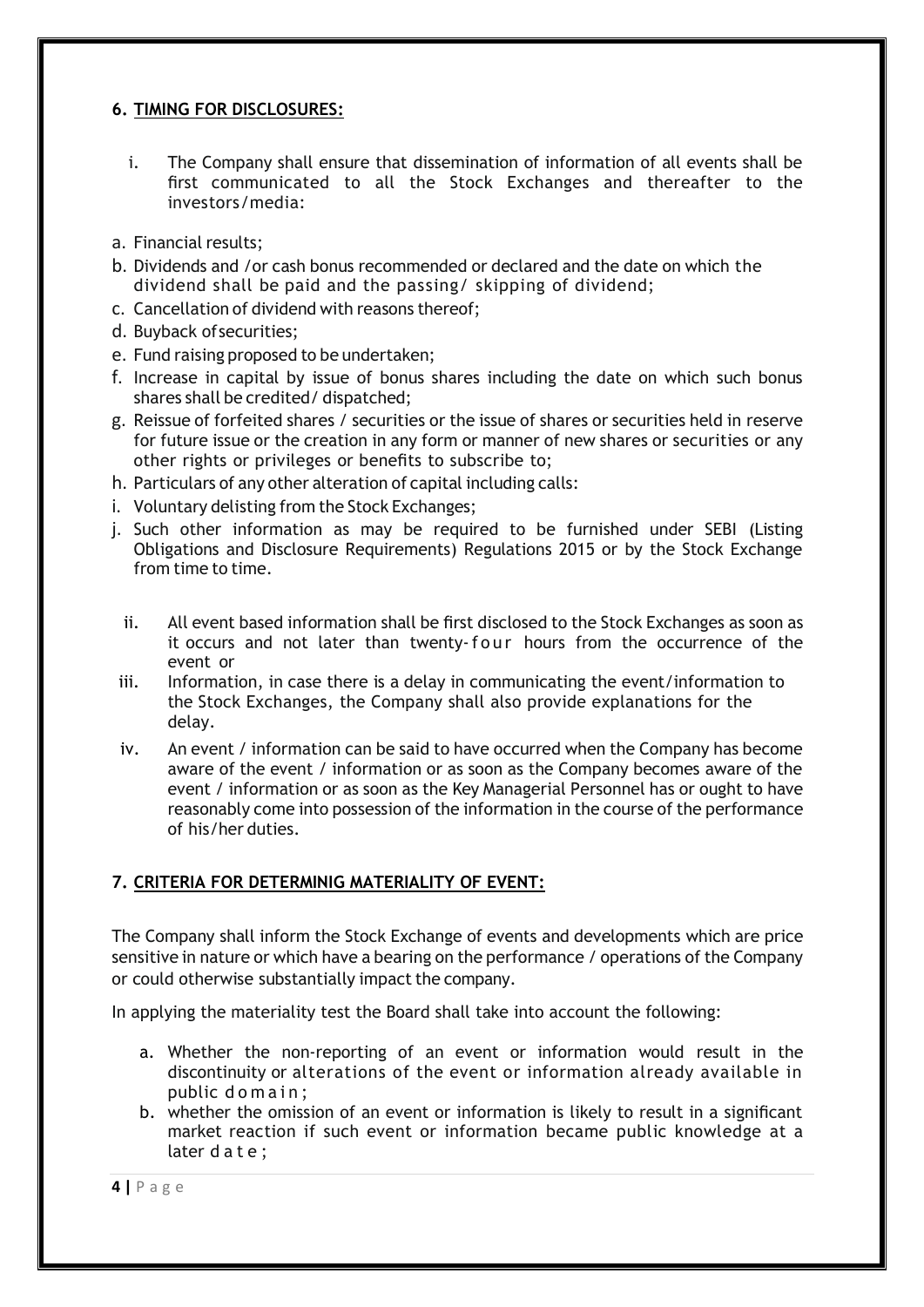c. Whether the information is likely to be of use to a reasonable investor as basis for his investment decisions. Any event which in the opinion of the Board is material from a governance point of view and ought to be disclosed to the Stock Exchanges.

An event /information shall be considered material where the impact or potential impact of such event / information exceeds 5% of the Net Sales or 10% of the net worth of the Company whichever is lower, based on the consolidated audited financial statements of the Company for the immediately preceding Financial Year.

The above materiality criteria are only to serve as a guiding reference and the final decision with regard to materiality of an event would vest in the Key Managerial personnel so authorized by the Board of Directors herein.

#### **8. PERSONS AUTHORIZED TO DECIDE ON THE MATERIALITY OF AN EVENT/INFORMATION FOR THE PURPOSE OF MAKING DISCLOSURE TO THE STOCK EXCHANGES:**

The Board has authorized the Managing Director (MD) or Chief Financial Officer (CFO) or Company Secretary (CS) of the Company to take a view on the materiality of an event having regard to the aforesaid all Material Events / Information which were required to be disclosed to the Stock Exchanges have been informed.

#### **9. OTHER PROVISIONS:**

- a. The Company shall provide to the Stock Exchanges in respect such information concerning the Company as the Stock Exchanges may reasonably require in connection with the disclosure of events.
- b. The Company may on its own accord confirm or deny any reported event to the Stock Exchanges.
- c. In the event of any conflict between the provisions of this Policy and the Companies Act, 2013, the Regulations and/or any other statutory enactments and rules, the provisions of such Companies Act, 2013, the SEBI (Listing Obligations and disclosure Requirements) Regulations 2015 and/or any other statutory enactments, rules etc shall prevail over this Policy.
- d. The Company shall disclose on its website all such events or information which has been disclosed to the Stock Exchanges under this Regulation. Such disclosures shall be hosted on the website of the Company for a minimum period of five years.
- e. This Policy shall stand amended / modified to the extent so occasioned by any amendment / modification of the SEBI Regulations.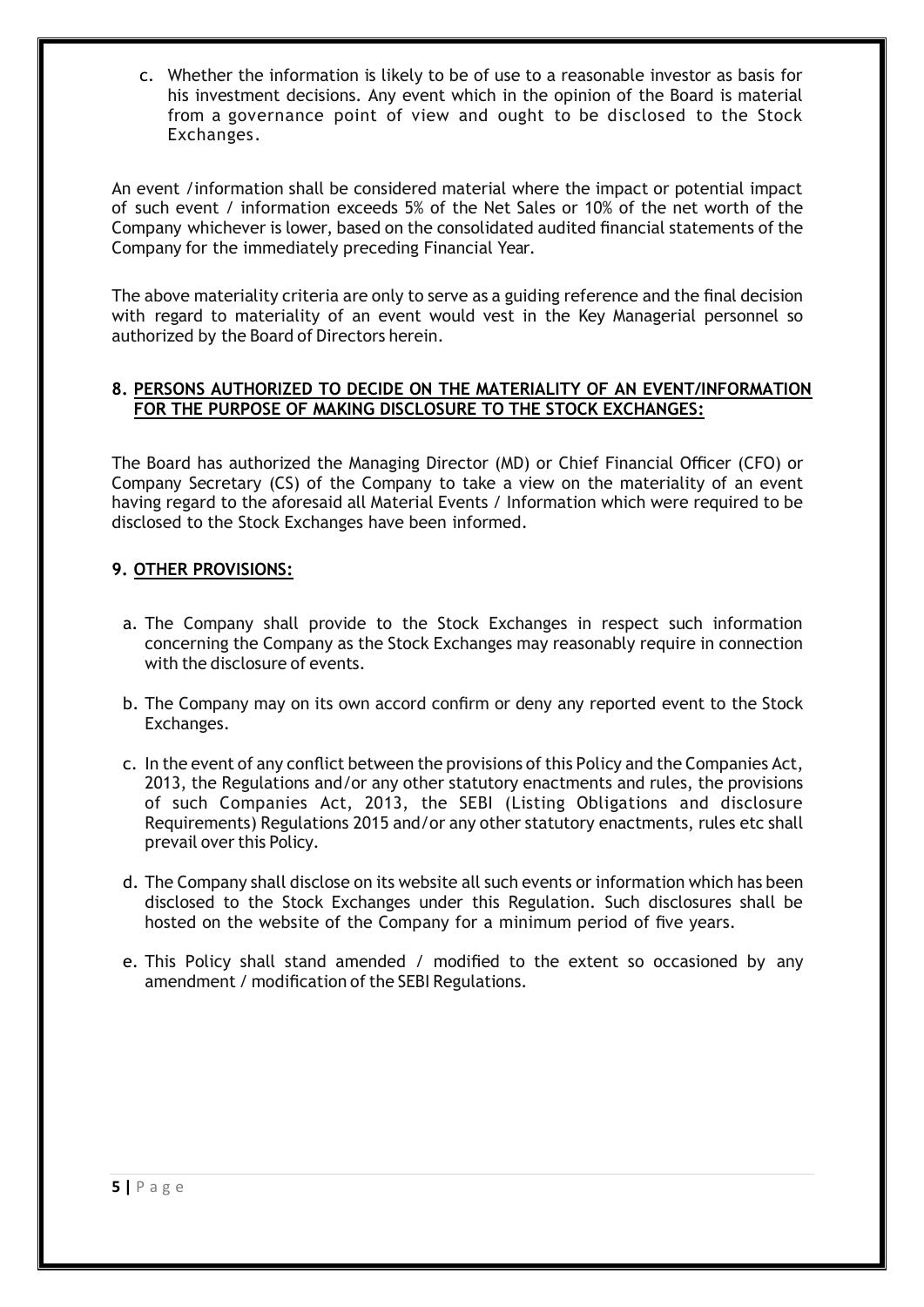#### **Annexure — A**

#### **Mandatory Disclosure of Event**

Pursuant to Para A of Part A of Schedule III read with Circular No C1R / CFD/ CMD/ 4/ 2015 dated 02nd September 2015 of the Stock Exchanges pursuant to SEBI (Listing Obligations & Disclosure Requirements) Regulations 2015

The following shall be events / information, upon occurrence of which listed entity shall make disclosure to stock exchange(s):

- **A.** Events which shall be disclosed without any application ofthe guidelines for materiality as specified in sub-regulation (4) of regulation (30):
	- 1. Acquisition(s) (including agreement to acquire), Scheme of Arrangement (amalgamation/ merger/ demerger/restructuring), or sale or disposal of any unit(s), division(s) or subsidiary of the listed entity or any other restructuring. Explanation - For the purpose of this sub-para, the word 'acquisition' shall mean, -
	- (i) acquiring control; whether directly or indirectly; or,
	- (ii) acquiring or agreeing to acquire shares or voting rights in, a company, whether directly or indirectly, such that  $-$
	- a) the listed entity holds shares or voting rights aggregating to five per cent or more of the shares or voting rights in the said company, or;
	- b) there has been a change in holding from the last disclosure made under sub-clause (a) of clause (ii) of the Explanation to this sub-para and such change exceeds two per cent of the total shareholding or voting rights in the said company.
- 2. Issuance or forfeiture of securities, split or consolidation of shares, buyback of securities, any restriction on transferability of securities or alteration in terms or structure of existing securities including forfeiture, reissue of forfeited securities, alteration of calls, redemption of securities etc.
	- 3. Revision inRating(s).
	- 4. Outcome of Meetings of the board of directors: The listed entity shall disclose to the Exchange(s), within 30 minutes of the closure of the meeting, held to consider the following:
	- a) dividends and/or cash bonuses recommended or declared or the decision to pass any dividend and the date on which dividend shall be paid/dispatched
	- b) any cancellation of dividend with reasons thereof;
	- c) the decision on buyback of securities;
	- d) the decision with respect to fund raising proposed to be undertaken;
	- e) increase in capital by issue of bonus shares through capitalization including the date on which such bonus shares shall be credited/dispatched;
	- f) reissue of forfeited shares or securities, or the issue of shares or securities held in reserve for future issue or the creation in any form or manner of new shares or securities or any other rights, privileges or benefits to subscribe to;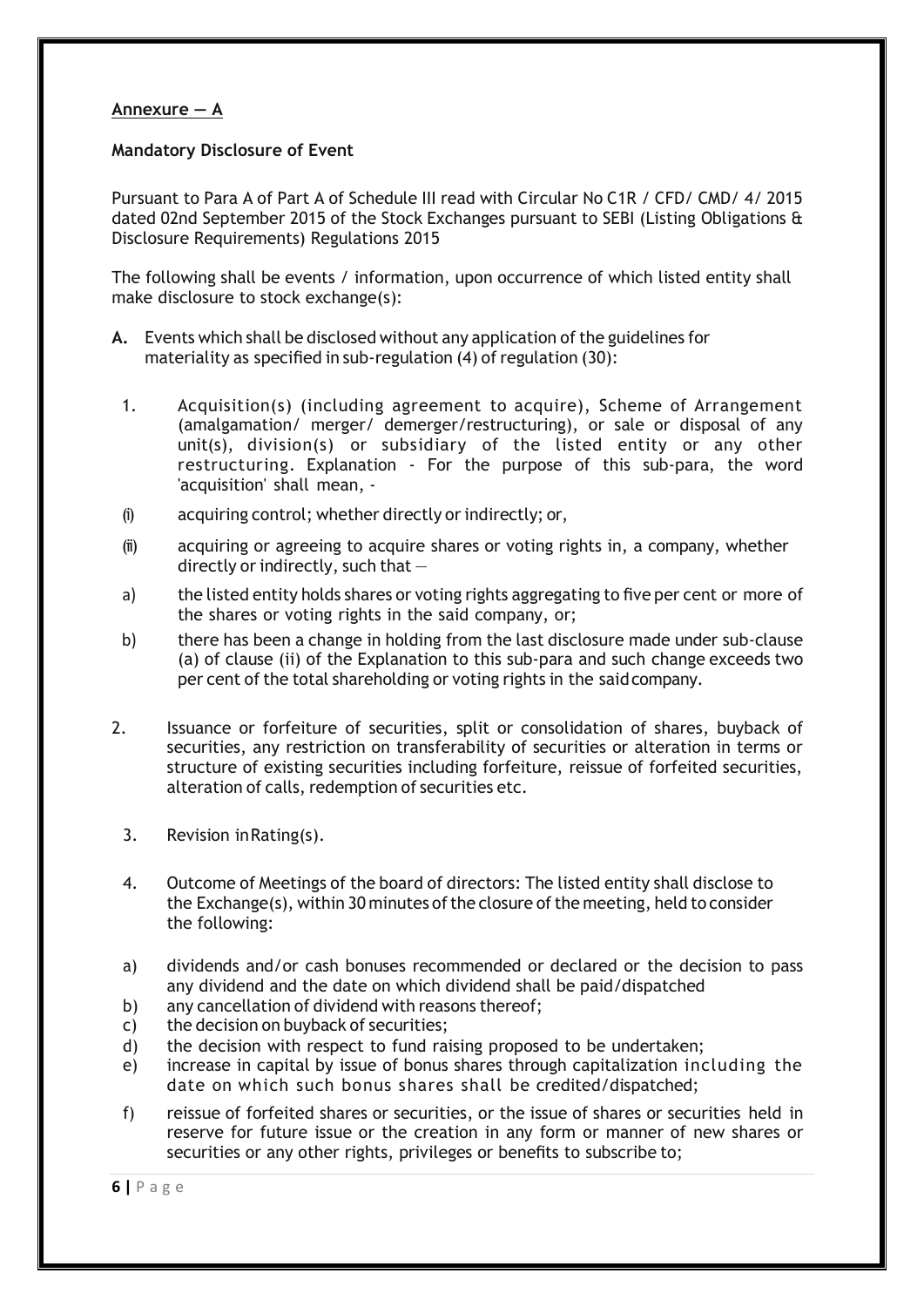- g) short particulars of any other alterations of capital, including calls;
- h) financial results;
- i) decision on voluntary delisting by the listed entity from stock exchange(s).
- 5. Agreements (viz. shareholder agreement(s), joint venture agreement(s), family settlement agreement(s) (to the extent that it impacts management and control of the Company), agreement(s)/ treaty(ies)/ contract(s) with media companies) which are binding and not in normal course of business, revision(s) or amendment(s) and termination(s) thereof.

 Fraud/defaults by promoter or key managerial personnel or by listed entity or arrest of key managerial personnel or promoter.

 Change in Directors, Key Managerial Personnel (Managing Director, Chief Executive Officer, Chief Financial Officer, Company Secretary etc.), Auditor and Compliance Officer.

- 6. Appointment or discontinuation of share transfer agent.
- 7. Corporate debtrestructuring.
- 8. One-timesettlement with a bank.
- 9. Reference to BIFR and winding-up petition filed by any party / creditors.
- 10. Issuance of Notices, call letters, resolutions and circulars sent to shareholders, debenture holders or creditors or any class of them or advertised in the media by the listed entity.
- 11. Proceedings of Annual and extraordinary general meetings of the listed entity.
- 12. Amendments to memorandum and articles of association of listed entity, in brief.
- 13. Schedule of Analyst orinstitutional investor meet and presentations on financial results made by the listed entity to analysts or institutional investors.